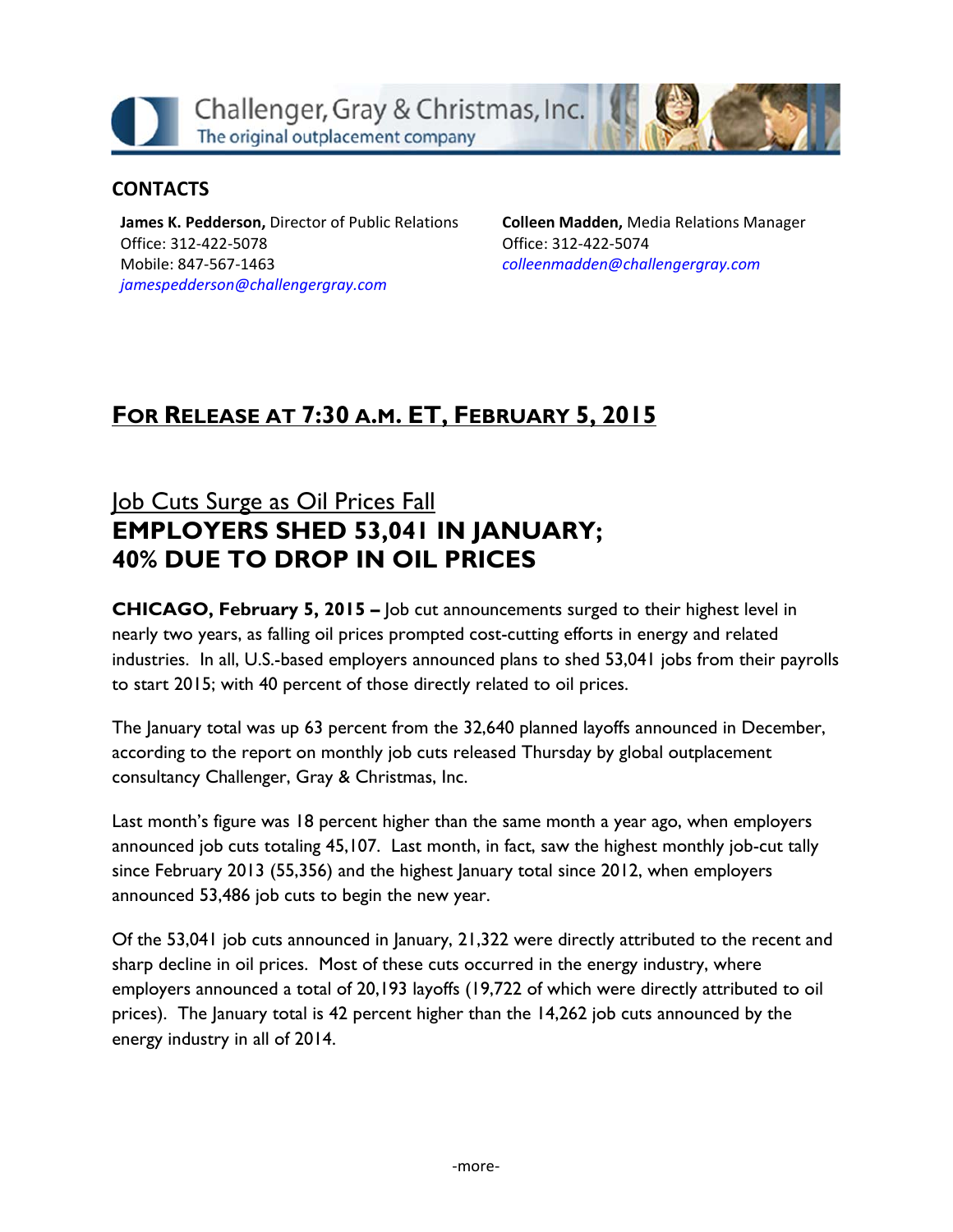Falling oil prices also contributed to job cuts in the industrial goods manufacturing sector, where companies supplying products and materials to oil drillers were forced to shutter operations. These firms announced 4,859 job cuts in January, of which 1,600 (or 33 percent) were due to oil prices.

"We may see oil-related job cuts extend well beyond those industries directly involved with exploration and extraction. The economies throughout the northern United States that have been thriving as a result of the oil boom could experience a steep decline in employment across all sectors, including retail, construction, food service and entertainment," said John A. Challenger, chief executive officer of Challenger, Gray & Christmas.

"On the flip side, there are a number of industries throughout the country that will benefit from falling energy prices. Delta already reported significant savings tied to lower fuel costs. The airline is also seeing more travelers as lower ticket prices are spurring purchases from travelers, who have more money in their wallets. Trucking companies, plastics manufacturers and paint makers are also seeing bottom lines improve," said Challenger.

"Despite the recent surge in job cuts, the net result of falling oil prices could ultimately prove to be positive for the economy, as a whole. Not only will many industries see cost savings, but consumers will have more money for discretionary spending on things like dining out, travel, and entertainment. Lower prices at the pump has also been linked to higher sales of SUVs and other less fuel-efficient vehicles," he added.

While retailers may ultimately benefit from falling oil prices, the sector did, in fact, post the second largest job cut total in January, behind energy. Employers in the sector announced 6,699, the bulk of which came from the perennially struggling JC Penney and teen fashion retailer Wet Seal.

Despite large layoff announcements from the two companies, retail job cuts were still lower than the same month a year ago, when stores announced 11,394 cuts coming out of the holiday season.

 $-2 -$ 

# # #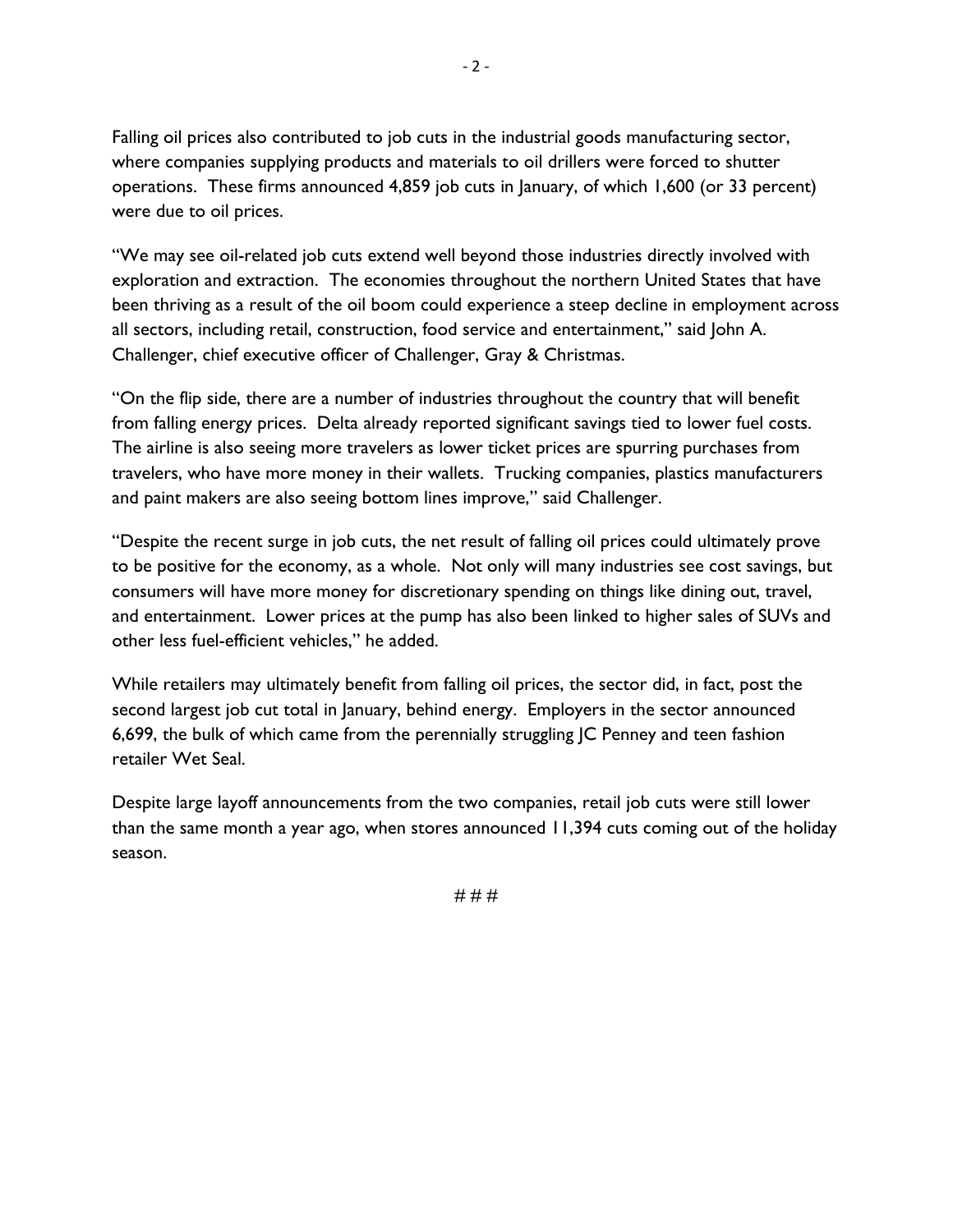### **TOP FIVE INDUSTRIES**

#### **Year To Date**

|                         | 2015   | 2014   |
|-------------------------|--------|--------|
| <b>Energy</b>           | 20,193 | 413    |
| Retail                  | 6,699  | 11,394 |
| <b>Financial</b>        | 5,375  | 4,817  |
| <b>Industrial Goods</b> | 4,859  | 1,429  |
| Computer                | 3,732  | 6,456  |

#### **MONTH BY MONTH TOTALS**

|                 | 2015   | 2014    |
|-----------------|--------|---------|
| January         | 53,041 | 45,107  |
| February        |        | 41,835  |
| <b>March</b>    |        | 34,399  |
| <b>April</b>    |        | 40,298  |
| May             |        | 52,961  |
| June            |        | 31,434  |
| July            |        | 46,887  |
| <b>August</b>   |        | 40,010  |
| September       |        | 30,477  |
| <b>October</b>  |        | 51,183  |
| <b>November</b> |        | 35,940  |
| <b>December</b> |        | 32,640  |
| <b>TOTAL</b>    | 53,041 | 483,171 |

Some reductions are identified by employers as workers who will take early retirement offers or other special considerations to leave the company.

#### **LAYOFF LOCATION**

#### **Year To Date**

| <b>Texas</b>    | 19,833 |
|-----------------|--------|
| California      | 7,268  |
| <b>New York</b> | 5,140  |
| <b>Oklahoma</b> | 2,000  |
| <b>Florida</b>  | 1,911  |

Listings are identified by the location of the layoff or corporate headquarters as stated in announcement.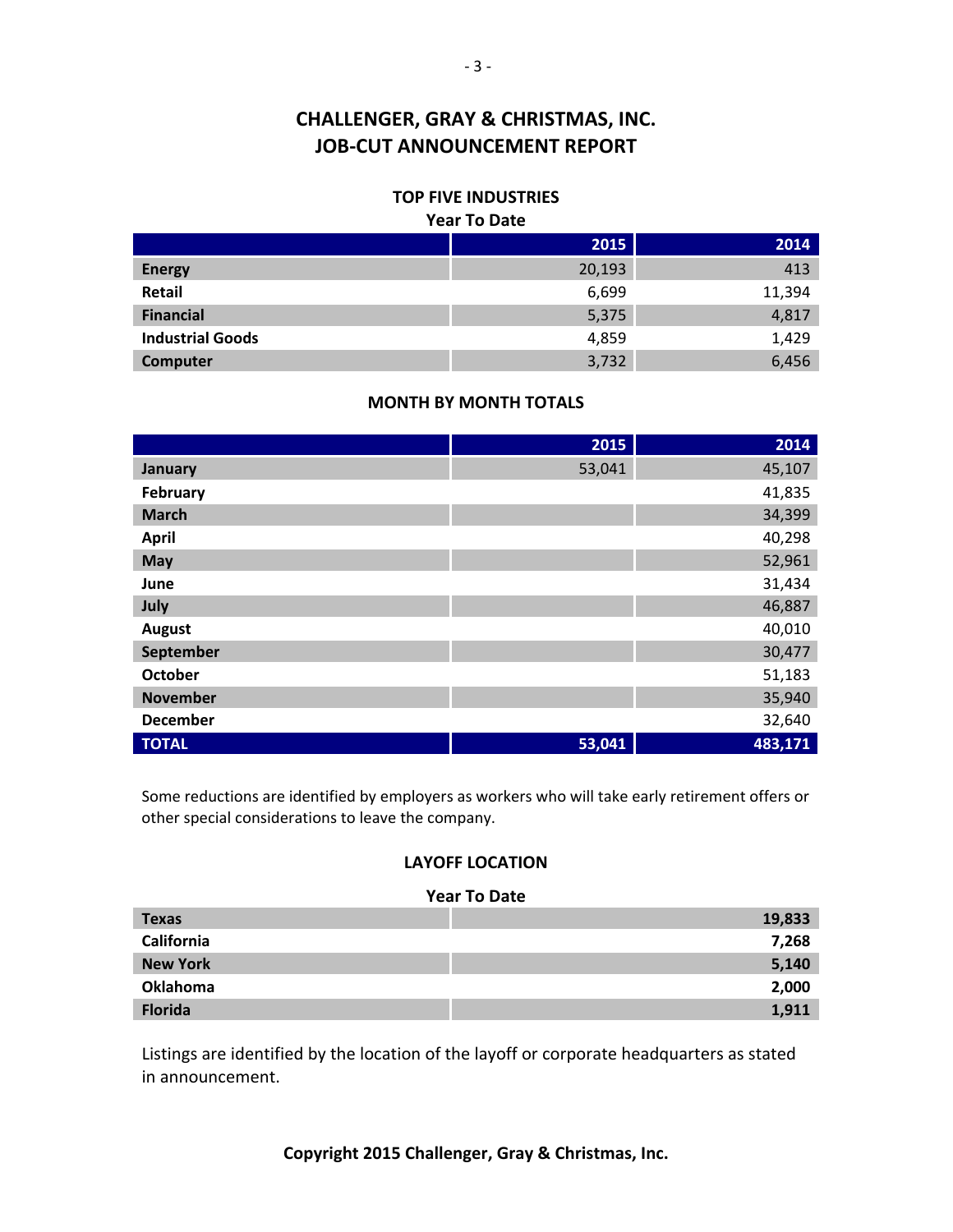### **JOB CUTS BY INDUSTRY**

|                              | 14-Jan | 14-Dec | 15-Jan |
|------------------------------|--------|--------|--------|
| Aerospace/Defense            | 866    | 747    | 1,000  |
| <b>Apparel</b>               | 150    |        |        |
| <b>Automotive</b>            | 1,290  | 3,189  | 120    |
| <b>Chemical</b>              | 172    | 1,113  | 293    |
| <b>Commodities</b>           | 402    |        | 453    |
| Computer                     | 6,456  | 1,321  | 3,732  |
| <b>Construction</b>          | 52     | 103    | 222    |
| <b>Consumer Products</b>     | 1,847  | 81     | 144    |
| <b>Education</b>             | 215    | 669    | 301    |
| <b>Electronics</b>           | 1,478  | 761    | 919    |
| <b>Energy</b>                | 413    | 2,783  | 20,193 |
| <b>Entertainment/Leisure</b> | 2,423  | 1,649  | 1,911  |
| <b>Financial</b>             | 4,817  | 490    | 5,375  |
| Food                         | 1,079  | 4,920  | 2,115  |
| <b>Government</b>            | 1,188  | 384    | 200    |
| <b>Health Care/Products</b>  | 2,658  | 2,897  | 1,018  |
| <b>Industrial Goods</b>      | 1,429  | 2,389  | 4,859  |
| <b>Insurance</b>             | 200    |        |        |
| Legal                        | 209    | 13     |        |
| <b>Media</b>                 | 81     | 841    | 558    |
| <b>Non-Profit</b>            | 124    |        | 62     |
| Pharmaceutical               | 906    | 1,438  | 172    |
| <b>Real Estate</b>           | 81     |        | 37     |
| <b>Retail</b>                | 11,394 | 2,195  | 6,699  |
| <b>Services</b>              | 300    | 1,319  | 49     |
| <b>Telecommunications</b>    | 1,805  | 990    | 607    |
| <b>Transportation</b>        | 3,072  | 1,571  | 2,002  |
| <b>Utility</b>               |        | 777    |        |
| <b>TOTAL</b>                 | 45,107 | 32,640 | 53,041 |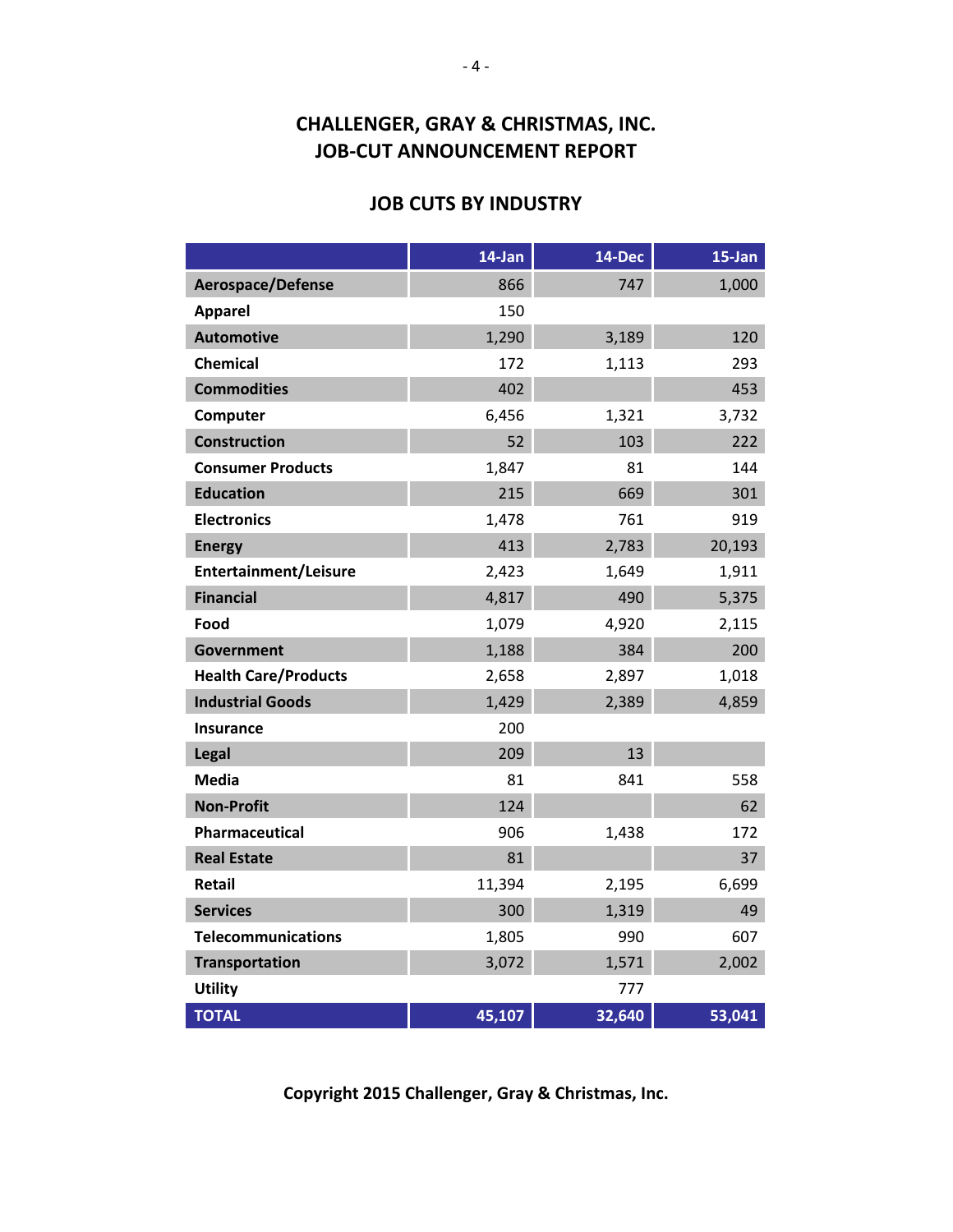#### **JOB CUTS BY REGION, STATE**

| <b>EAST</b>              | <b>JANUARY</b> |
|--------------------------|----------------|
| <b>New York</b>          | 5,140          |
| <b>New Jersey</b>        | 1,642          |
| Pennsylvania             | 903            |
| <b>Vermont</b>           | 200            |
| <b>Maine</b>             | 193            |
| <b>Maryland</b>          | 102            |
| <b>Dist. of Columbia</b> | 25             |
| <b>Massachusetts</b>     |                |
| <b>Connecticut</b>       |                |
| <b>Rhode Island</b>      |                |
| <b>Delaware</b>          |                |
| <b>New Hampshire</b>     |                |
| <b>TOTAL</b>             | 8,205          |

| <b>MIDWEST</b>   | <b>JANUARY</b> |
|------------------|----------------|
| <b>Illinois</b>  | 1,211          |
| lowa             | 1,136          |
| <b>Kansas</b>    | 1,000          |
| Ohio             | 576            |
| <b>Indiana</b>   | 569            |
| <b>Minnesota</b> | 240            |
| <b>Michigan</b>  | 192            |
| <b>Missouri</b>  | 186            |
| Wisconsin        | 70             |
| <b>Nebraska</b>  | 21             |
| <b>TOTAL</b>     | 5,201          |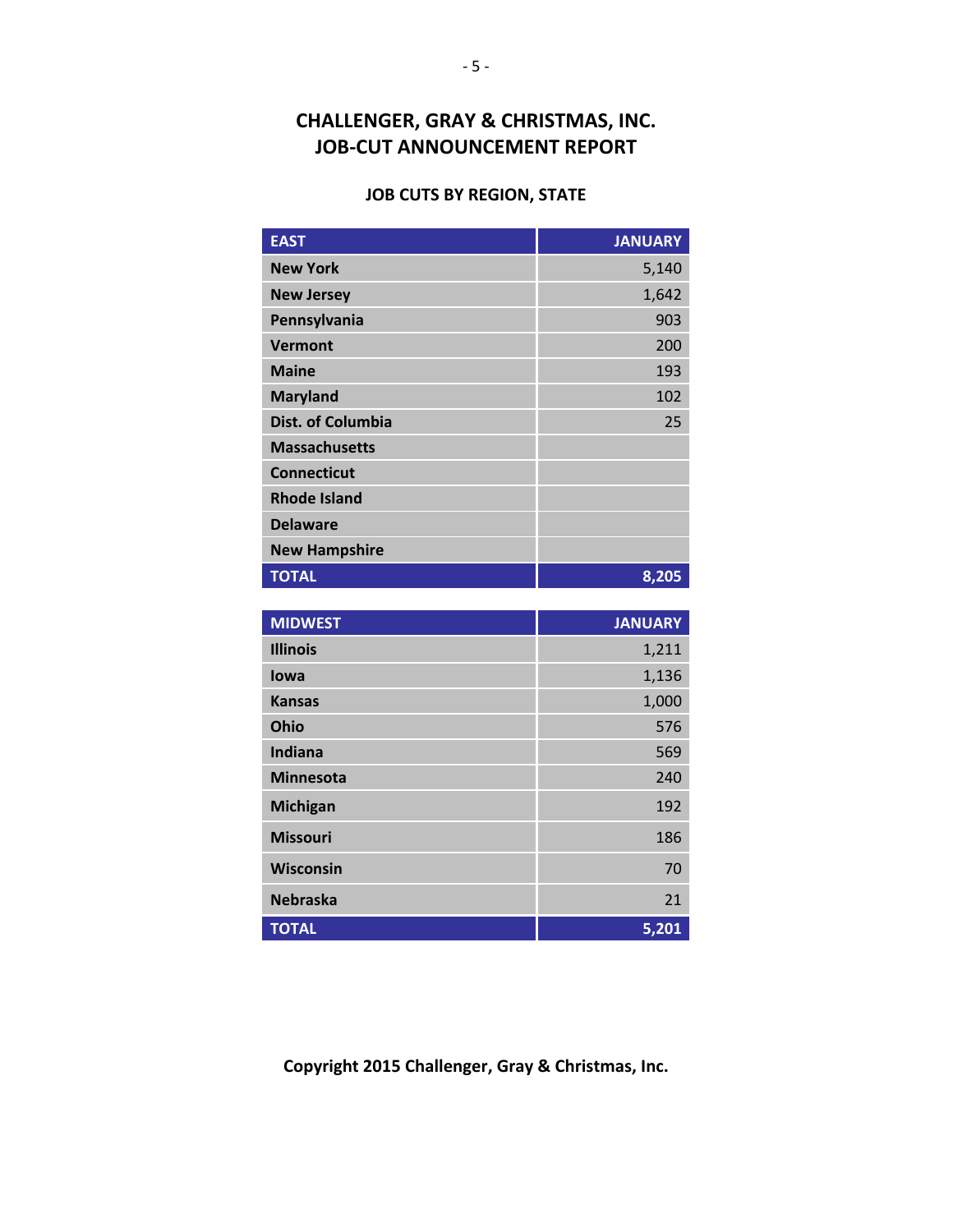#### **JOB CUTS BY REGION, STATE**

| <b>WEST</b>         | <b>JANUARY</b> |
|---------------------|----------------|
| <b>Texas</b>        | 19,833         |
| <b>California</b>   | 7,268          |
| <b>Oklahoma</b>     | 2,000          |
| Colorado            | 1,817          |
| <b>Utah</b>         | 178            |
| <b>Arizona</b>      | 143            |
| Oregon              | 91             |
| Washington          | 90             |
| <b>Montana</b>      | 85             |
| <b>New Mexico</b>   | 65             |
| Wyoming             | 5              |
| <b>Nevada</b>       |                |
| <b>Alaska</b>       |                |
| <b>Hawaii</b>       |                |
| Idaho               |                |
| <b>South Dakota</b> |                |
| <b>North Dakota</b> |                |
| <b>TOTAL</b>        | 31,575         |

| <b>SOUTH</b>         | <b>JANUARY</b> |
|----------------------|----------------|
| <b>Florida</b>       | 1,911          |
| Georgia              | 1,800          |
| <b>Alabama</b>       | 1,610          |
| N. Carolina          | 1,315          |
| <b>West Virginia</b> | 341            |
| S. Carolina          | 300            |
| <b>Virginia</b>      | 282            |
| <b>Arkansas</b>      | 178            |
| Kentucky             | 150            |
| Louisiana            | 85             |
| <b>Mississippi</b>   | 66             |
| <b>Tennessee</b>     | 22             |
| <b>TOTAL</b>         | 8,060          |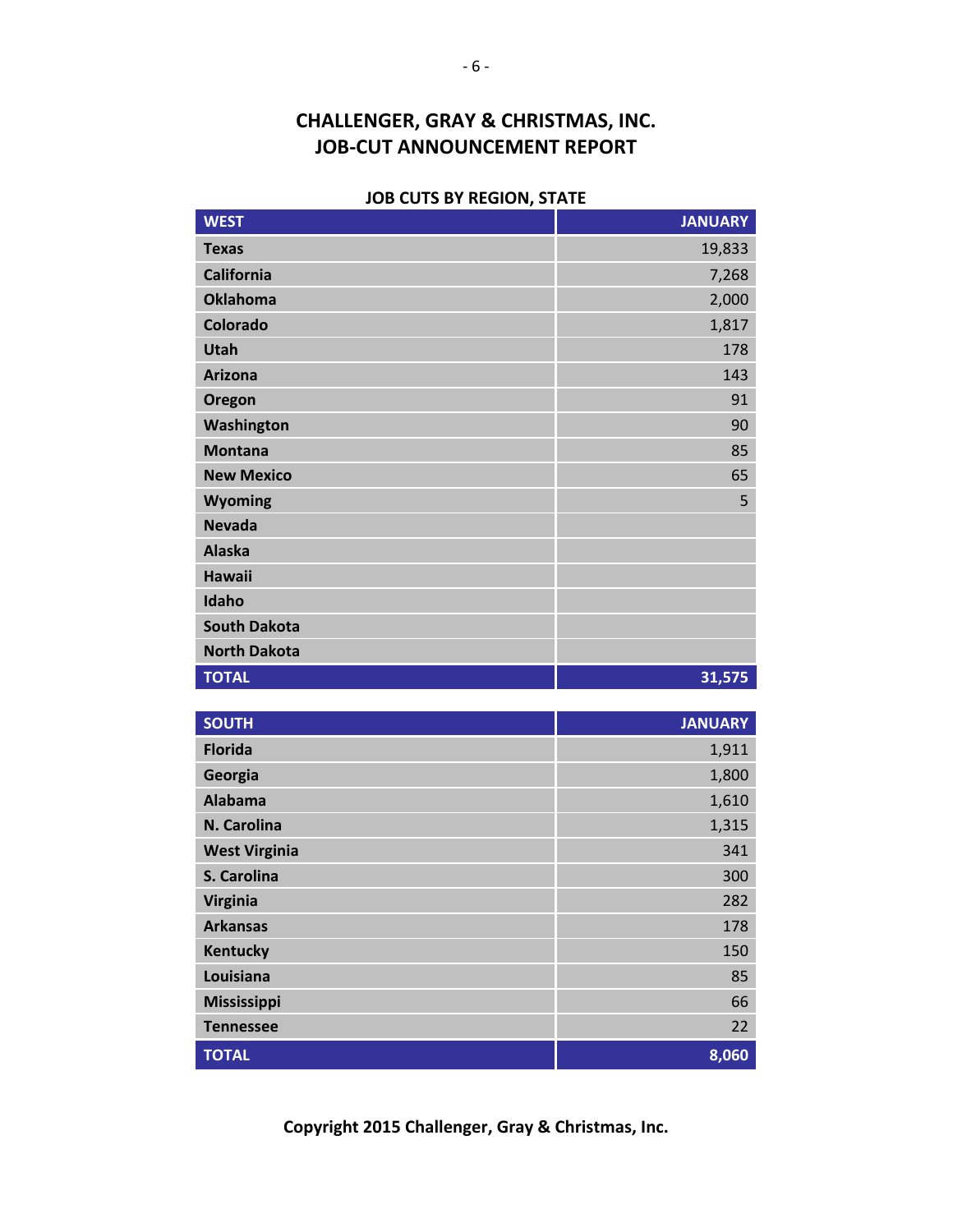#### **JOB CUTS BY REASON**

|                             | <b>January</b> |
|-----------------------------|----------------|
| <b>Oil Prices</b>           | 21,322         |
| Restructuring               | 21,047         |
| <b>Demand Downturn</b>      | 3071           |
| Closing                     | 2,860          |
| Cost-Cutting                | 2,202          |
| <b>Economic Conditions</b>  | 1863           |
| Merger/Acquisition          | 275            |
| Outsourcing                 | 175            |
| <b>Technological Update</b> | 150            |
| Relocation                  | 66             |
| <b>Voluntary Severance</b>  | 10             |
| <b>TOTAL</b>                | 53,041         |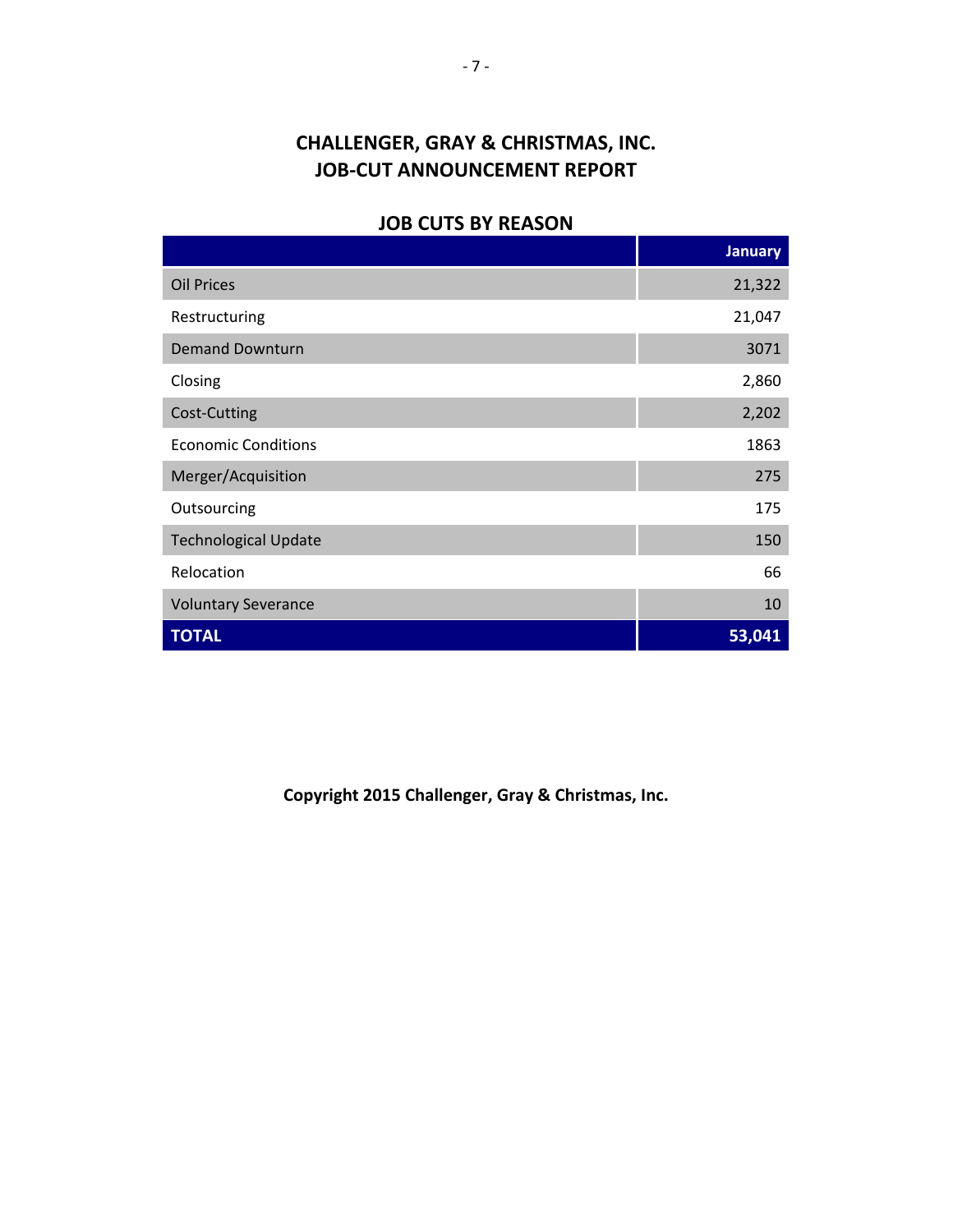| <b>QUARTER BY QUARTER</b> |         |                |         |                |              |
|---------------------------|---------|----------------|---------|----------------|--------------|
|                           | Q1      | Q <sub>2</sub> | Q3      | Q <sub>4</sub> | <b>TOTAL</b> |
| 1989                      | 9,850   | 10,100         | 24,085  | 67,250         | 111,285      |
| 1990                      | 107,052 | 87,686         | 49,104  | 72,205         | 316,047      |
| 1991                      | 110,056 | 76,622         | 147,507 | 221,107        | 555,292      |
| 1992*                     | 110,815 | 85,486         | 151,849 | 151,850        | 500,000      |
| 1993                      | 170,615 | 84,263         | 194,486 | 165,822        | 615,186      |
| 1994                      | 192,572 | 107,421        | 117,706 | 98,370         | 516,069      |
| 1995                      | 97,716  | 114,583        | 89,718  | 137,865        | 439,882      |
| 1996                      | 168,695 | 101,818        | 91,784  | 114,850        | 477,147      |
| 1997                      | 134,257 | 51,309         | 95,930  | 152,854        | 434,350      |
| 1998                      | 139,140 | 131,303        | 161,013 | 246,339        | 677,795      |
| 1999                      | 210,521 | 173,027        | 173,181 | 118,403        | 675,132      |
| 2000                      | 141,853 | 81,568         | 168,875 | 221,664        | 613,960      |
| 2001                      | 406,806 | 370,556        | 594,326 | 585,188        | 1,956,876    |
| 2002                      | 478,905 | 292,393        | 269,090 | 426,435        | 1,466,823    |
| 2003                      | 355,795 | 274,737        | 241,548 | 364,346        | 1,236,426    |
| 2004                      | 262,840 | 209,895        | 251,585 | 315,415        | 1,039,735    |
| 2005                      | 287,134 | 251,140        | 245,378 | 288,402        | 1,072,054    |
| 2006                      | 255,878 | 180,580        | 202,771 | 200,593        | 839,822      |
| 2007                      | 195,986 | 197,513        | 194,095 | 180,670        | 768,264      |
| 2008                      | 200,656 | 275,292        | 287,142 | 460,903        | 1,223,993    |
| 2009                      | 562,510 | 318,165        | 240,233 | 151,122        | 1,272,030    |
| 2010                      | 181,183 | 116,494        | 113,595 | 118,701        | 529,973      |
| 2011                      | 130,749 | 115,057        | 233,258 | 127,018        | 606,082      |
| 2012                      | 143,094 | 139,997        | 102,910 | 137,361        | 523,362      |
| 2013                      | 145,041 | 113,891        | 128,452 | 121,667        | 509,051      |
| 2014                      | 121,341 | 124,693        | 117,374 | 119,763        | 483,171      |
| 2015                      |         |                |         |                |              |
| <b>AVG</b>                | 204,656 | 157,138        | 180,269 | 208,602        |              |

\*Estimate based on half‐year total. Challenger began tracking job‐cut data in 1993. Before that, it was tabulated by an independent newsletter no longer published.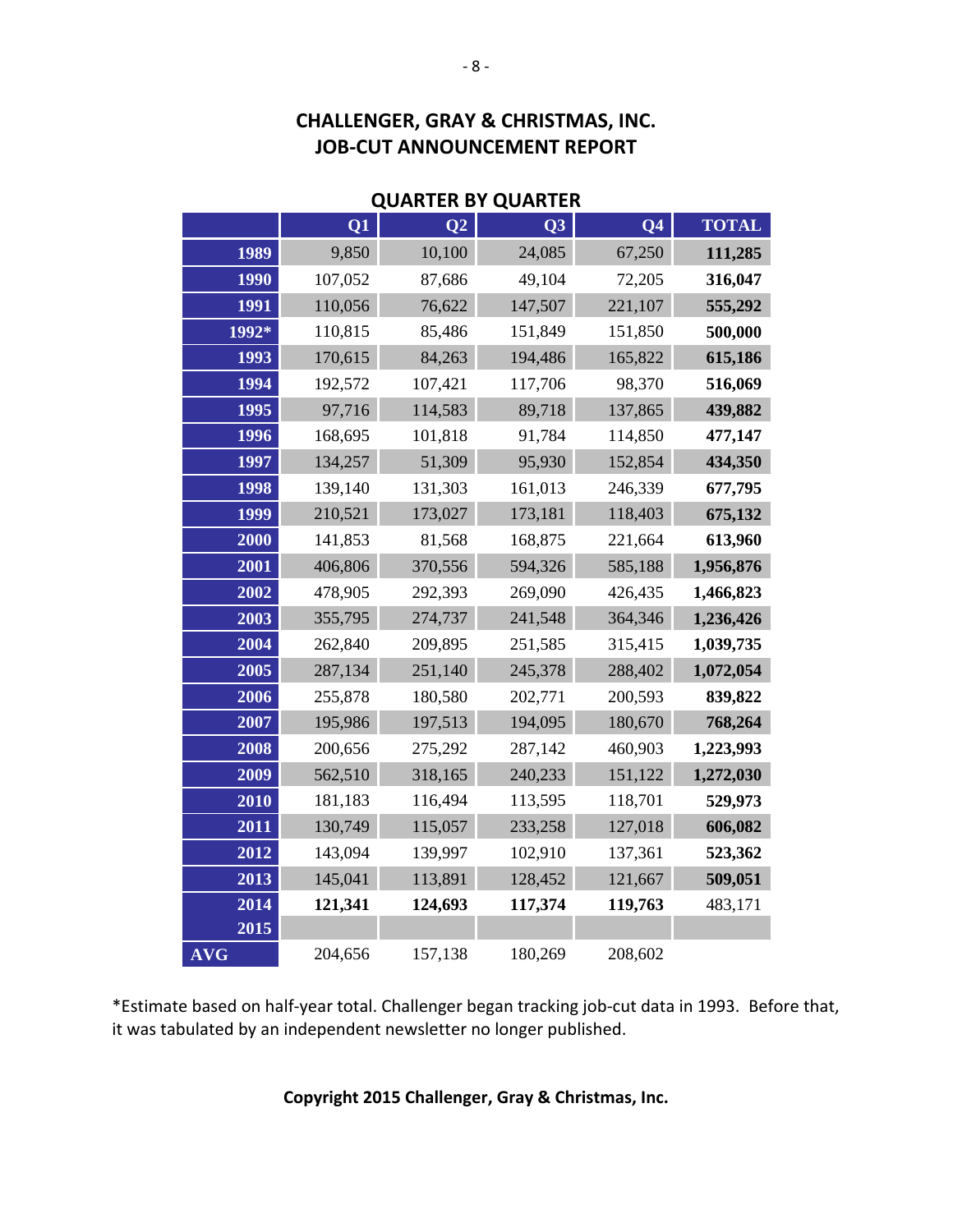## **ANNOUNCED HIRING PLANS By Month**

|                 | 2015  | 2014    | 2013    | 2012    | 2011    |
|-----------------|-------|---------|---------|---------|---------|
| <b>January</b>  | 8,774 | 6,312   | 60,585  | 7,568   | 29,492  |
| February        |       | 11,054  | 92,372  | 10,720  | 72,581  |
| <b>March</b>    |       | 6,860   | 8,115   | 12,390  | 10,869  |
| <b>April</b>    |       | 11,145  | 9,322   | 11,794  | 59,648  |
| May             |       | 10,141  | 9,618   | 7,722   | 10,248  |
| June            |       | 15,530  | 8,774   | 12,314  | 15,498  |
| July            |       | 16,544  | 9,728   | 10,350  | 10,706  |
| <b>August</b>   |       | 9,657   | 7,662   | 12,079  | 15,201  |
| September       |       | 567,705 | 445,617 | 425,683 | 76,551  |
| <b>October</b>  |       | 147,935 | 87,874  | 75,065  | 159,177 |
| <b>November</b> |       | 11,291  | 14,177  | 28,526  | 63,527  |
| <b>December</b> |       | 7,332   | 11,362  | 16,266  | 14,074  |
| <b>TOTAL</b>    | 8,774 | 821,506 | 765,206 | 630,477 | 459,971 |